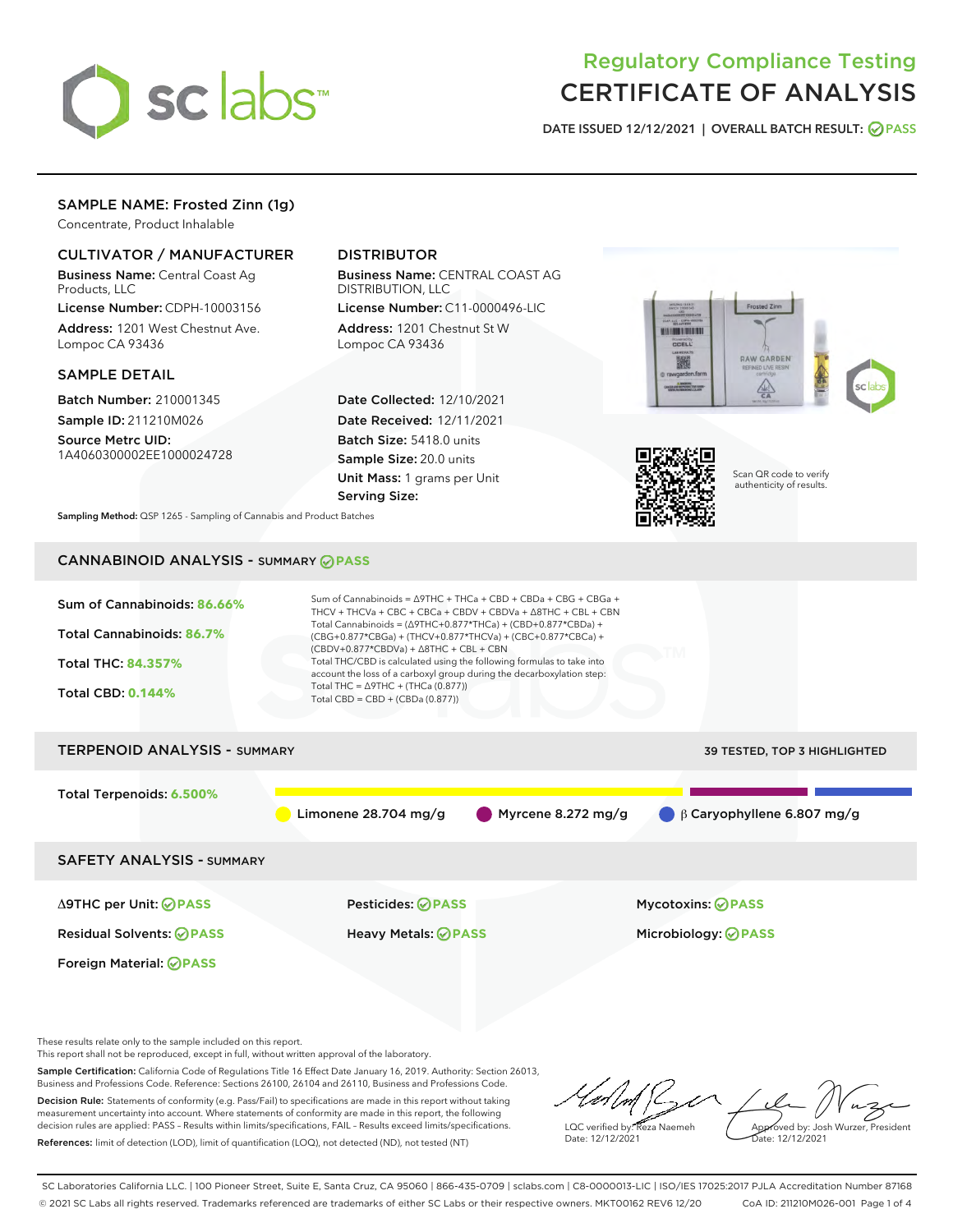

Terpene analysis utilizing gas chromatography-flame ionization detection (GC-



FROSTED ZINN (1G) | DATE ISSUED 12/12/2021 | OVERALL BATCH RESULT: @ PASS

TERPENOID TEST RESULTS - 12/12/2021

FID). **Method:** QSP 1192 - Analysis of Terpenoids by GC-FID

#### CANNABINOID TEST RESULTS - 12/12/2021 2 PASS

Tested by high-performance liquid chromatography with diode-array detection (HPLC-DAD). **Method:** QSP 1157 - Analysis of Cannabinoids by HPLC-DAD

#### TOTAL CANNABINOIDS: **86.7%**

Total Cannabinoids (Total THC) + (Total CBD) + (Total CBG) + (Total THCV) + (Total CBC) + (Total CBDV) + ∆8THC + CBL + CBN

TOTAL THC: **84.357%** Total THC (∆9THC+0.877\*THCa)

TOTAL CBD: **0.144%**

Total CBD (CBD+0.877\*CBDa)

TOTAL CBG: 1.253% Total CBG (CBG+0.877\*CBGa)

TOTAL THCV: 0.4% Total THCV (THCV+0.877\*THCVa)

TOTAL CBC: ND Total CBC (CBC+0.877\*CBCa)

TOTAL CBDV: ND Total CBDV (CBDV+0.877\*CBDVa)

| <b>COMPOUND</b>            | LOD/LOQ<br>(mg/g) | <b>MEASUREMENT</b><br><b>UNCERTAINTY</b><br>(mg/g) | <b>RESULT</b><br>(mg/g) | <b>RESULT</b><br>(%) |
|----------------------------|-------------------|----------------------------------------------------|-------------------------|----------------------|
| <b>A9THC</b>               | 0.06/0.26         | ±29.019                                            | 843.57                  | 84.357               |
| <b>CBG</b>                 | 0.06/0.19         | ±0.494                                             | 12.53                   | 1.253                |
| <b>THCV</b>                | 0.1/0.2           | ±0.20                                              | 4.0                     | 0.40                 |
| <b>CBN</b>                 | 0.1/0.3           | ±0.22                                              | 3.4                     | 0.34                 |
| $\triangle$ 8THC           | 0.1/0.4           | ±0.14                                              | 1.7                     | 0.17                 |
| <b>CBD</b>                 | 0.07/0.29         | ±0.067                                             | 1.44                    | 0.144                |
| <b>THCa</b>                | 0.05/0.14         | N/A                                                | <b>ND</b>               | <b>ND</b>            |
| <b>THCVa</b>               | 0.07/0.20         | N/A                                                | <b>ND</b>               | <b>ND</b>            |
| <b>CBDa</b>                | 0.02/0.19         | N/A                                                | <b>ND</b>               | <b>ND</b>            |
| <b>CBDV</b>                | 0.04/0.15         | N/A                                                | <b>ND</b>               | <b>ND</b>            |
| <b>CBDVa</b>               | 0.03 / 0.53       | N/A                                                | <b>ND</b>               | <b>ND</b>            |
| <b>CBGa</b>                | 0.1 / 0.2         | N/A                                                | <b>ND</b>               | <b>ND</b>            |
| <b>CBL</b>                 | 0.06 / 0.24       | N/A                                                | <b>ND</b>               | <b>ND</b>            |
| <b>CBC</b>                 | 0.2 / 0.5         | N/A                                                | <b>ND</b>               | <b>ND</b>            |
| <b>CBCa</b>                | 0.07/0.28         | N/A                                                | <b>ND</b>               | <b>ND</b>            |
| <b>SUM OF CANNABINOIDS</b> |                   |                                                    | 866.6 mg/g              | 86.66%               |

#### **UNIT MASS: 1 grams per Unit**

| ∆9THC per Unit                        | 1120 per-package limit | 843.57 mg/unit | <b>PASS</b> |
|---------------------------------------|------------------------|----------------|-------------|
| <b>Total THC per Unit</b>             |                        | 843.57 mg/unit |             |
| <b>CBD</b> per Unit                   |                        | $1.44$ mg/unit |             |
| <b>Total CBD per Unit</b>             |                        | $1.44$ mg/unit |             |
| Sum of Cannabinoids<br>per Unit       |                        | 866.6 mg/unit  |             |
| <b>Total Cannabinoids</b><br>per Unit |                        | 866.6 mg/unit  |             |

| <b>COMPOUND</b>         | LOD/LOQ<br>(mg/g) | <b>MEASUREMENT</b><br><b>UNCERTAINTY</b><br>(mg/g) | <b>RESULT</b><br>(mg/g)                         | <b>RESULT</b><br>$(\%)$ |
|-------------------------|-------------------|----------------------------------------------------|-------------------------------------------------|-------------------------|
| Limonene                | 0.005 / 0.016     | ±0.4105                                            | 28.704                                          | 2.8704                  |
| <b>Myrcene</b>          | 0.008 / 0.025     | ±0.1067                                            | 8.272                                           | 0.8272                  |
| $\beta$ Caryophyllene   | 0.004 / 0.012     | ±0.2423                                            | 6.807                                           | 0.6807                  |
| $\beta$ Pinene          | 0.004 / 0.014     | ±0.0524                                            | 4.555                                           | 0.4555                  |
| $\alpha$ Pinene         | 0.005 / 0.017     | ±0.0368                                            | 4.283                                           | 0.4283                  |
| Ocimene                 | 0.011 / 0.038     | ±0.1332                                            | 4.150                                           | 0.4150                  |
| Terpinolene             | 0.008 / 0.026     | ±0.0585                                            | 2.852                                           | 0.2852                  |
| $\alpha$ Humulene       | 0.009 / 0.029     | ±0.0472                                            | 1.469                                           | 0.1469                  |
| Linalool                | 0.009 / 0.032     | ±0.0358                                            | 0.942                                           | 0.0942                  |
| Fenchol                 | 0.010 / 0.034     | ±0.0313                                            | 0.808                                           | 0.0808                  |
| Terpineol               | 0.016 / 0.055     | ±0.0324                                            | 0.527                                           | 0.0527                  |
| Camphene                | 0.005 / 0.015     | ±0.0059                                            | 0.513                                           | 0.0513                  |
| Fenchone                | 0.009 / 0.028     | ±0.0065                                            | 0.223                                           | 0.0223                  |
| <b>Borneol</b>          | 0.005 / 0.016     | ±0.0056                                            | 0.133                                           | 0.0133                  |
| trans-ß-Farnesene       | 0.008 / 0.025     | ±0.0047                                            | 0.132                                           | 0.0132                  |
| $\alpha$ Phellandrene   | 0.006 / 0.020     | ±0.0017                                            | 0.125                                           | 0.0125                  |
| 3 Carene                | 0.005 / 0.018     | ±0.0014                                            | 0.100                                           | 0.0100                  |
| $\alpha$ Terpinene      | 0.005 / 0.017     | ±0.0014                                            | 0.092                                           | 0.0092                  |
| Valencene               | 0.009 / 0.030     | ±0.0053                                            | 0.077                                           | 0.0077                  |
| Citronellol             | 0.003 / 0.010     | ±0.0033                                            | 0.068                                           | 0.0068                  |
| $\gamma$ Terpinene      | 0.006 / 0.018     | ±0.0012                                            | 0.067                                           | 0.0067                  |
| $\alpha$ Bisabolol      | 0.008 / 0.026     | ±0.0025                                            | 0.047                                           | 0.0047                  |
| Sabinene                | 0.004 / 0.014     | ±0.0004                                            | 0.030                                           | 0.0030                  |
| Sabinene Hydrate        | 0.006 / 0.022     | ±0.0009                                            | 0.024                                           | 0.0024                  |
| p-Cymene                | 0.005 / 0.016     | N/A                                                | <loq< th=""><th><loq< th=""></loq<></th></loq<> | <loq< th=""></loq<>     |
| Eucalyptol              | 0.006 / 0.018     | N/A                                                | <loq< th=""><th><loq< th=""></loq<></th></loq<> | <loq< th=""></loq<>     |
| Nerol                   | 0.003 / 0.011     | N/A                                                | <loq< th=""><th><loq< th=""></loq<></th></loq<> | <loq< th=""></loq<>     |
| Geraniol                | 0.002 / 0.007     | N/A                                                | <loq< th=""><th><loq< th=""></loq<></th></loq<> | <loq< th=""></loq<>     |
| Nerolidol               | 0.009 / 0.028     | N/A                                                | <loq< th=""><th><loq< th=""></loq<></th></loq<> | <loq< th=""></loq<>     |
| Caryophyllene<br>Oxide  | 0.010 / 0.033     | N/A                                                | <loq< th=""><th><loq< th=""></loq<></th></loq<> | <loq< th=""></loq<>     |
| Guaiol                  | 0.009 / 0.030     | N/A                                                | 100                                             | $<$ LOQ                 |
| (-)-Isopulegol          | 0.005 / 0.016     | N/A                                                | ND                                              | ND                      |
| Camphor                 | 0.006 / 0.019     | N/A                                                | ND                                              | ND                      |
| Isoborneol              | 0.004 / 0.012     | N/A                                                | ND                                              | ND                      |
| Menthol                 | 0.008 / 0.025     | N/A                                                | ND                                              | <b>ND</b>               |
| $R-(+)$ -Pulegone       | 0.003 / 0.011     | N/A                                                | ND                                              | ND                      |
| <b>Geranyl Acetate</b>  | 0.004 / 0.014     | N/A                                                | ND                                              | ND                      |
| $\alpha$ Cedrene        | 0.005 / 0.016     | N/A                                                | ND                                              | ND                      |
| Cedrol                  | 0.008 / 0.027     | N/A                                                | ND                                              | ND                      |
| <b>TOTAL TERPENOIDS</b> |                   |                                                    | 65.000 mg/g                                     | 6.500%                  |

SC Laboratories California LLC. | 100 Pioneer Street, Suite E, Santa Cruz, CA 95060 | 866-435-0709 | sclabs.com | C8-0000013-LIC | ISO/IES 17025:2017 PJLA Accreditation Number 87168 © 2021 SC Labs all rights reserved. Trademarks referenced are trademarks of either SC Labs or their respective owners. MKT00162 REV6 12/20 CoA ID: 211210M026-001 Page 2 of 4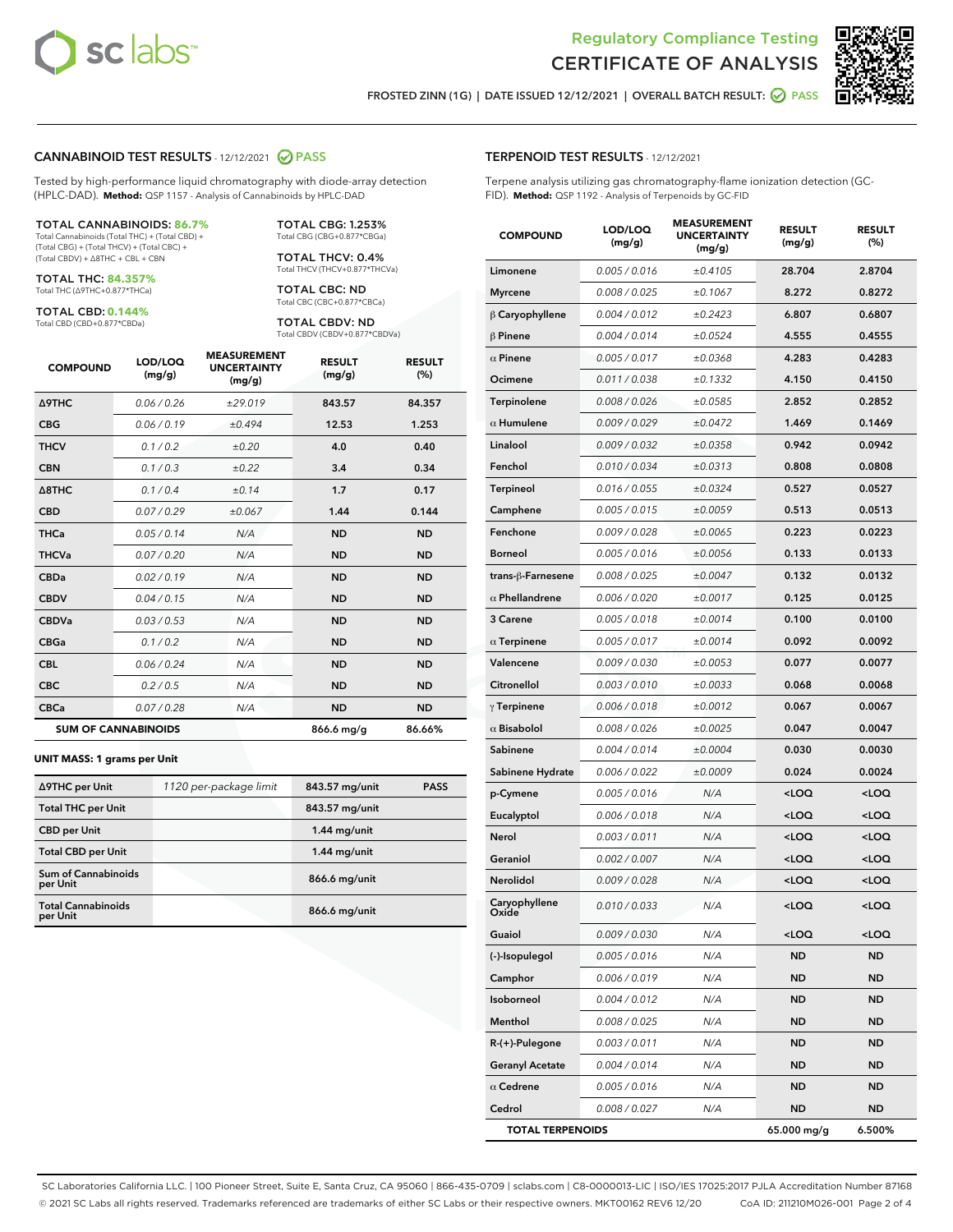



FROSTED ZINN (1G) | DATE ISSUED 12/12/2021 | OVERALL BATCH RESULT:  $\bigcirc$  PASS

#### CATEGORY 1 PESTICIDE TEST RESULTS - 12/12/2021 2 PASS

Pesticide and plant growth regulator analysis utilizing high-performance liquid chromatography-mass spectrometry (HPLC-MS) or gas chromatography-mass spectrometry (GC-MS). \*GC-MS utilized where indicated. **Method:** QSP 1212 - Analysis of Pesticides and Mycotoxins by LC-MS or QSP 1213 - Analysis of Pesticides by GC-MS

| <b>COMPOUND</b>             | LOD/LOQ<br>$(\mu g/g)$ | <b>ACTION</b><br><b>LIMIT</b><br>$(\mu g/g)$ | <b>MEASUREMENT</b><br><b>UNCERTAINTY</b><br>$(\mu g/g)$ | <b>RESULT</b><br>$(\mu g/g)$ | <b>RESULT</b> |
|-----------------------------|------------------------|----------------------------------------------|---------------------------------------------------------|------------------------------|---------------|
| Aldicarb                    | 0.03 / 0.08            | $\ge$ LOD                                    | N/A                                                     | <b>ND</b>                    | <b>PASS</b>   |
| Carbofuran                  | 0.02/0.05              | $>$ LOD                                      | N/A                                                     | <b>ND</b>                    | <b>PASS</b>   |
| Chlordane*                  | 0.03 / 0.08            | $\ge$ LOD                                    | N/A                                                     | <b>ND</b>                    | <b>PASS</b>   |
| Chlorfenapyr*               | 0.03/0.10              | $\ge$ LOD                                    | N/A                                                     | <b>ND</b>                    | <b>PASS</b>   |
| Chlorpyrifos                | 0.02 / 0.06            | $\ge$ LOD                                    | N/A                                                     | <b>ND</b>                    | <b>PASS</b>   |
| Coumaphos                   | 0.02 / 0.07            | $\ge$ LOD                                    | N/A                                                     | <b>ND</b>                    | <b>PASS</b>   |
| Daminozide                  | 0.02/0.07              | $>$ LOD                                      | N/A                                                     | <b>ND</b>                    | <b>PASS</b>   |
| <b>DDVP</b><br>(Dichlorvos) | 0.03/0.09              | $\ge$ LOD                                    | N/A                                                     | <b>ND</b>                    | <b>PASS</b>   |
| Dimethoate                  | 0.03 / 0.08            | $\ge$ LOD                                    | N/A                                                     | <b>ND</b>                    | <b>PASS</b>   |
| Ethoprop(hos)               | 0.03/0.10              | $>$ LOD                                      | N/A                                                     | <b>ND</b>                    | <b>PASS</b>   |
| Etofenprox                  | 0.02 / 0.06            | $\ge$ LOD                                    | N/A                                                     | <b>ND</b>                    | <b>PASS</b>   |
| Fenoxycarb                  | 0.03 / 0.08            | $\ge$ LOD                                    | N/A                                                     | <b>ND</b>                    | <b>PASS</b>   |
| Fipronil                    | 0.03/0.08              | $\ge$ LOD                                    | N/A                                                     | <b>ND</b>                    | <b>PASS</b>   |
| Imazalil                    | 0.02 / 0.06            | $\ge$ LOD                                    | N/A                                                     | <b>ND</b>                    | <b>PASS</b>   |
| <b>Methiocarb</b>           | 0.02 / 0.07            | $\ge$ LOD                                    | N/A                                                     | <b>ND</b>                    | <b>PASS</b>   |
| Methyl<br>parathion         | 0.03/0.10              | $\ge$ LOD                                    | N/A                                                     | <b>ND</b>                    | <b>PASS</b>   |
| <b>Mevinphos</b>            | 0.03/0.09              | $>$ LOD                                      | N/A                                                     | <b>ND</b>                    | <b>PASS</b>   |
| Paclobutrazol               | 0.02 / 0.05            | $\ge$ LOD                                    | N/A                                                     | <b>ND</b>                    | <b>PASS</b>   |
| Propoxur                    | 0.03/0.09              | $\ge$ LOD                                    | N/A                                                     | <b>ND</b>                    | <b>PASS</b>   |
| Spiroxamine                 | 0.03 / 0.08            | $\ge$ LOD                                    | N/A                                                     | <b>ND</b>                    | <b>PASS</b>   |
| Thiacloprid                 | 0.03/0.10              | $\ge$ LOD                                    | N/A                                                     | <b>ND</b>                    | <b>PASS</b>   |

#### CATEGORY 2 PESTICIDE TEST RESULTS - 12/12/2021 @ PASS

| <b>COMPOUND</b>          | LOD/LOO<br>$(\mu g/g)$ | <b>ACTION</b><br><b>LIMIT</b><br>$(\mu g/g)$ | <b>MEASUREMENT</b><br><b>UNCERTAINTY</b><br>$(\mu g/g)$ | <b>RESULT</b><br>$(\mu g/g)$ | <b>RESULT</b> |
|--------------------------|------------------------|----------------------------------------------|---------------------------------------------------------|------------------------------|---------------|
| Abamectin                | 0.03/0.10              | 0.1                                          | N/A                                                     | <b>ND</b>                    | <b>PASS</b>   |
| Acephate                 | 0.02/0.07              | 0.1                                          | N/A                                                     | <b>ND</b>                    | <b>PASS</b>   |
| Acequinocyl              | 0.02/0.07              | 0.1                                          | N/A                                                     | <b>ND</b>                    | <b>PASS</b>   |
| Acetamiprid              | 0.02/0.05              | 0.1                                          | N/A                                                     | <b>ND</b>                    | <b>PASS</b>   |
| Azoxystrobin             | 0.02/0.07              | 0.1                                          | N/A                                                     | <b>ND</b>                    | <b>PASS</b>   |
| <b>Bifenazate</b>        | 0.01/0.04              | 0.1                                          | N/A                                                     | <b>ND</b>                    | <b>PASS</b>   |
| <b>Bifenthrin</b>        | 0.02 / 0.05            | 3                                            | N/A                                                     | <b>ND</b>                    | <b>PASS</b>   |
| <b>Boscalid</b>          | 0.03/0.09              | 0.1                                          | N/A                                                     | <b>ND</b>                    | <b>PASS</b>   |
| Captan                   | 0.19/0.57              | 0.7                                          | N/A                                                     | <b>ND</b>                    | <b>PASS</b>   |
| Carbaryl                 | 0.02/0.06              | 0.5                                          | N/A                                                     | <b>ND</b>                    | <b>PASS</b>   |
| Chlorantranilip-<br>role | 0.04/0.12              | 10                                           | N/A                                                     | <b>ND</b>                    | <b>PASS</b>   |
| Clofentezine             | 0.03/0.09              | 0.1                                          | N/A                                                     | <b>ND</b>                    | <b>PASS</b>   |

#### CATEGORY 2 PESTICIDE TEST RESULTS - 12/12/2021 continued

| <b>COMPOUND</b>               | LOD/LOQ<br>$(\mu g/g)$ | <b>ACTION</b><br>LIMIT<br>$(\mu g/g)$ | <b>MEASUREMENT</b><br><b>UNCERTAINTY</b><br>(µg/g) | <b>RESULT</b><br>(µg/g) | <b>RESULT</b> |
|-------------------------------|------------------------|---------------------------------------|----------------------------------------------------|-------------------------|---------------|
| Cyfluthrin                    | 0.12 / 0.38            | 2                                     | N/A                                                | ND                      | <b>PASS</b>   |
| Cypermethrin                  | 0.11 / 0.32            | $\mathbf{1}$                          | N/A                                                | <b>ND</b>               | <b>PASS</b>   |
| <b>Diazinon</b>               | 0.02 / 0.05            | 0.1                                   | N/A                                                | ND                      | <b>PASS</b>   |
| Dimethomorph                  | 0.03 / 0.09            | 2                                     | N/A                                                | ND                      | <b>PASS</b>   |
| Etoxazole                     | 0.02 / 0.06            | 0.1                                   | N/A                                                | ND                      | <b>PASS</b>   |
| Fenhexamid                    | 0.03 / 0.09            | 0.1                                   | N/A                                                | ND                      | <b>PASS</b>   |
| Fenpyroximate                 | 0.02 / 0.06            | 0.1                                   | N/A                                                | ND                      | <b>PASS</b>   |
| Flonicamid                    | 0.03 / 0.10            | 0.1                                   | N/A                                                | <b>ND</b>               | <b>PASS</b>   |
| Fludioxonil                   | 0.03 / 0.10            | 0.1                                   | N/A                                                | ND                      | <b>PASS</b>   |
| Hexythiazox                   | 0.02 / 0.07            | 0.1                                   | N/A                                                | ND                      | <b>PASS</b>   |
| Imidacloprid                  | 0.04 / 0.11            | 5                                     | N/A                                                | <b>ND</b>               | <b>PASS</b>   |
| Kresoxim-methyl               | 0.02 / 0.07            | 0.1                                   | N/A                                                | <b>ND</b>               | <b>PASS</b>   |
| Malathion                     | 0.03 / 0.09            | 0.5                                   | N/A                                                | ND                      | <b>PASS</b>   |
| Metalaxyl                     | 0.02 / 0.07            | $\overline{c}$                        | N/A                                                | <b>ND</b>               | <b>PASS</b>   |
| Methomyl                      | 0.03 / 0.10            | 1                                     | N/A                                                | <b>ND</b>               | <b>PASS</b>   |
| Myclobutanil                  | 0.03 / 0.09            | 0.1                                   | N/A                                                | ND                      | <b>PASS</b>   |
| Naled                         | 0.02 / 0.07            | 0.1                                   | N/A                                                | ND                      | <b>PASS</b>   |
| Oxamyl                        | 0.04/0.11              | 0.5                                   | N/A                                                | ND                      | <b>PASS</b>   |
| Pentachloronitro-<br>benzene* | 0.03 / 0.09            | 0.1                                   | N/A                                                | ND                      | <b>PASS</b>   |
| Permethrin                    | 0.04 / 0.12            | 0.5                                   | N/A                                                | <b>ND</b>               | <b>PASS</b>   |
| Phosmet                       | 0.03/0.10              | 0.1                                   | N/A                                                | ND                      | <b>PASS</b>   |
| Piperonylbu-<br>toxide        | 0.02 / 0.07            | 3                                     | N/A                                                | ND                      | <b>PASS</b>   |
| Prallethrin                   | 0.03 / 0.08            | 0.1                                   | N/A                                                | ND                      | <b>PASS</b>   |
| Propiconazole                 | 0.02 / 0.07            | 0.1                                   | N/A                                                | ND                      | <b>PASS</b>   |
| Pyrethrins                    | 0.04 / 0.12            | 0.5                                   | N/A                                                | ND                      | <b>PASS</b>   |
| Pyridaben                     | 0.02 / 0.07            | 0.1                                   | N/A                                                | ND                      | <b>PASS</b>   |
| Spinetoram                    | 0.02 / 0.07            | 0.1                                   | N/A                                                | ND                      | PASS          |
| Spinosad                      | 0.02 / 0.07            | 0.1                                   | N/A                                                | <b>ND</b>               | <b>PASS</b>   |
| Spiromesifen                  | 0.02 / 0.05            | 0.1                                   | N/A                                                | ND                      | <b>PASS</b>   |
| Spirotetramat                 | 0.02 / 0.06            | 0.1                                   | N/A                                                | ND                      | <b>PASS</b>   |
| Tebuconazole                  | 0.02 / 0.07            | 0.1                                   | N/A                                                | ND                      | <b>PASS</b>   |
| Thiamethoxam                  | 0.03 / 0.10            | 5                                     | N/A                                                | ND                      | <b>PASS</b>   |
| Trifloxystrobin               | 0.03 / 0.08            | 0.1                                   | N/A                                                | <b>ND</b>               | <b>PASS</b>   |

SC Laboratories California LLC. | 100 Pioneer Street, Suite E, Santa Cruz, CA 95060 | 866-435-0709 | sclabs.com | C8-0000013-LIC | ISO/IES 17025:2017 PJLA Accreditation Number 87168 © 2021 SC Labs all rights reserved. Trademarks referenced are trademarks of either SC Labs or their respective owners. MKT00162 REV6 12/20 CoA ID: 211210M026-001 Page 3 of 4